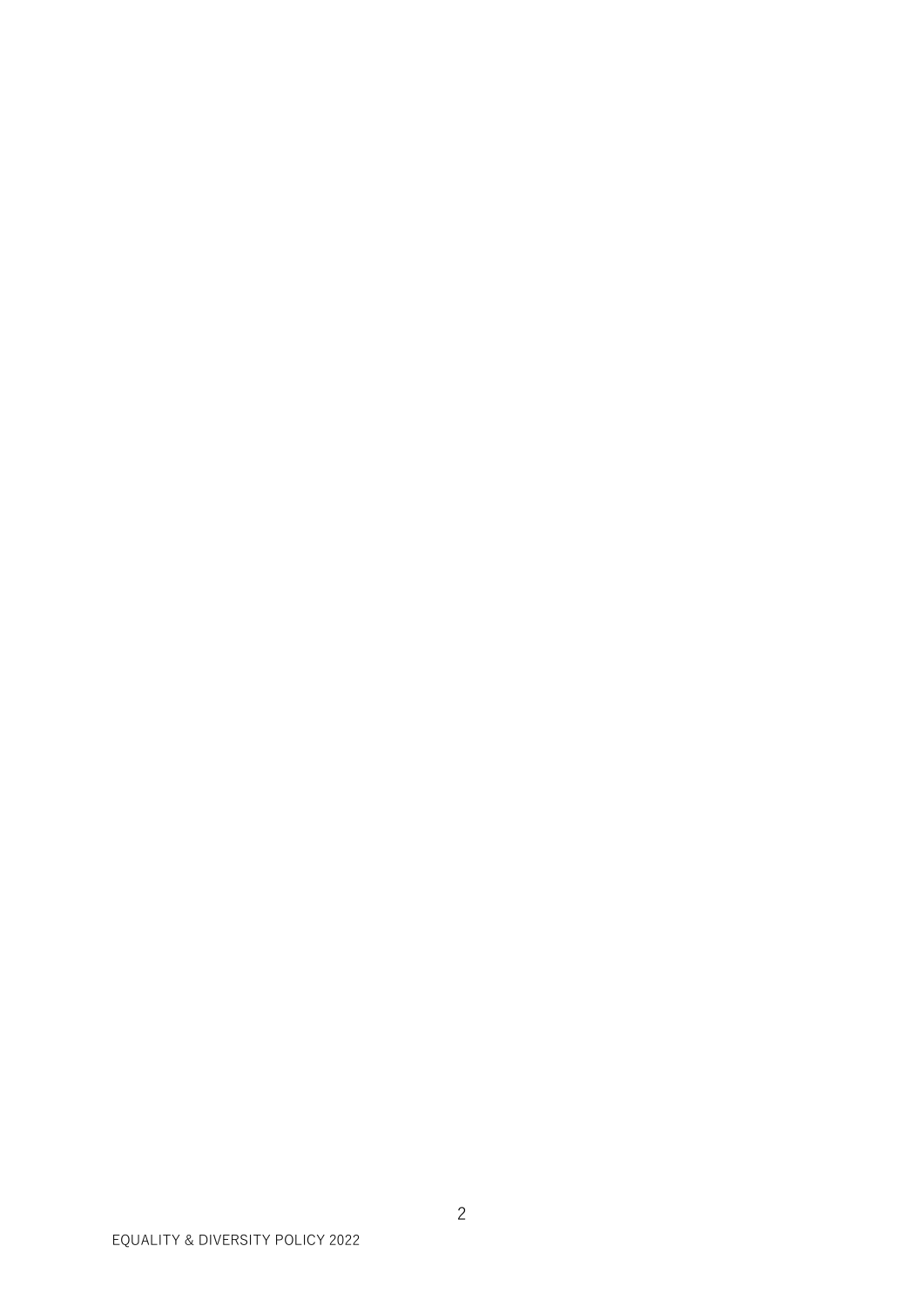| Our commitment                     | 2              |
|------------------------------------|----------------|
| The law                            | $\overline{2}$ |
| Types of unlawful discrimination   | 2              |
| Equal opportunities in employment  | 3              |
| Dignity at work                    | 4              |
| People not employed by the council | 4              |
| Training                           | 4              |
| Your responsibilities              | 5              |
| Grievances                         | 5              |
| Monitoring and review              | 5              |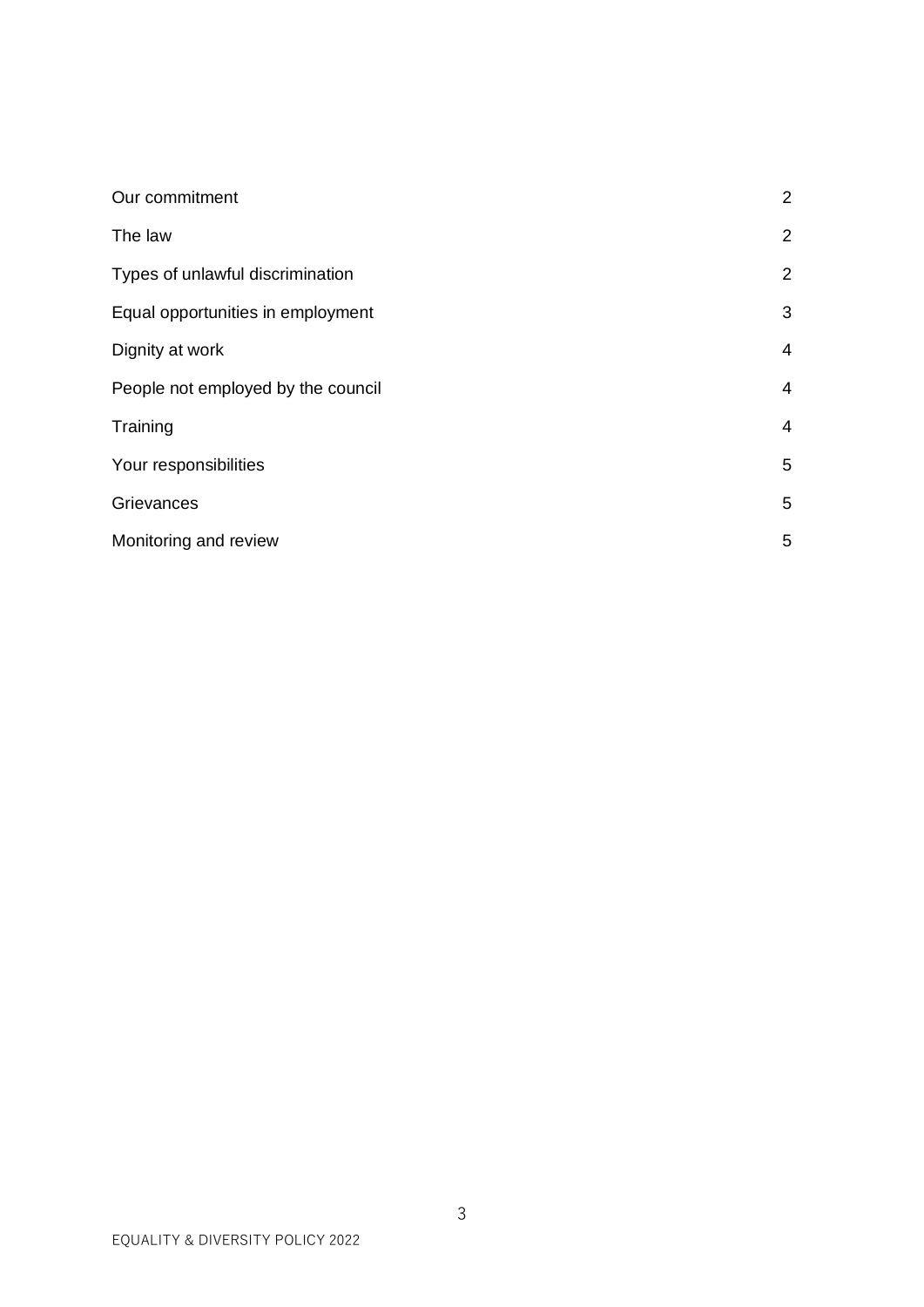## **Our commitment**

Northchurch Parish Council (NPC) is committed to providing equal opportunities in all our areas of work and responsibilities and to avoiding unlawful discrimination.

This policy is intended to assist the council to put this commitment into practice. Compliance with this policy should also ensure that employees and councillors do not commit unlawful acts of discrimination.

Striving to ensure that all forms of work environment are free of harassment and bullying and that everyone is treated with dignity and respect is an important aspect of ensuring equal opportunities in every aspect of NPC's operation, including employment.

NPC reserves the right to take action against or remove anyone who contravenes this policy from the Council, a committee, a sub-committee, a working party or any other party.

In this policy, 'employee' should be read to include Councillor and any co-opted member of a committee or working party.

#### **The law**

It is unlawful to discriminate directly or indirectly in recruitment or employment because of age, disability, sex, gender reassignment, pregnancy, maternity, race (which includes colour, nationality, caste and ethnic or national origins), sexual orientation, religion or belief, or because someone is married or in a civil partnership. These are known as "protected characteristics".

Discrimination after employment may also be unlawful, e.g. refusing to give a reference for a reason related to one of the protected characteristics.

The council will not discriminate against or harass a member of the public in the provision of services or goods. It is unlawful to fail to make reasonable adjustments to overcome barriers to using services caused by disability. The duty to make reasonable adjustments includes the removal, adaptation or alteration of physical features, if the physical features make it impossible or unreasonably difficult for disabled people to make use of services. In addition, service providers have an obligation to think ahead and address any barriers that may impede disabled people from accessing a service.

# **Types of unlawful discrimination**

Direct discrimination is where a person is treated less favourably than another because of a protected characteristic.

In limited circumstances, employers can directly discriminate against an individual for a reason related to any of the protected characteristics where there is an occupational requirement. The occupational requirement must be crucial to the post and a proportionate means of achieving a legitimate aim.

Indirect discrimination is where a provision, criterion or practice is applied that is discriminatory in relation to individuals who have a relevant protected characteristic such that it would be to the detriment of people who share that protected characteristic compared with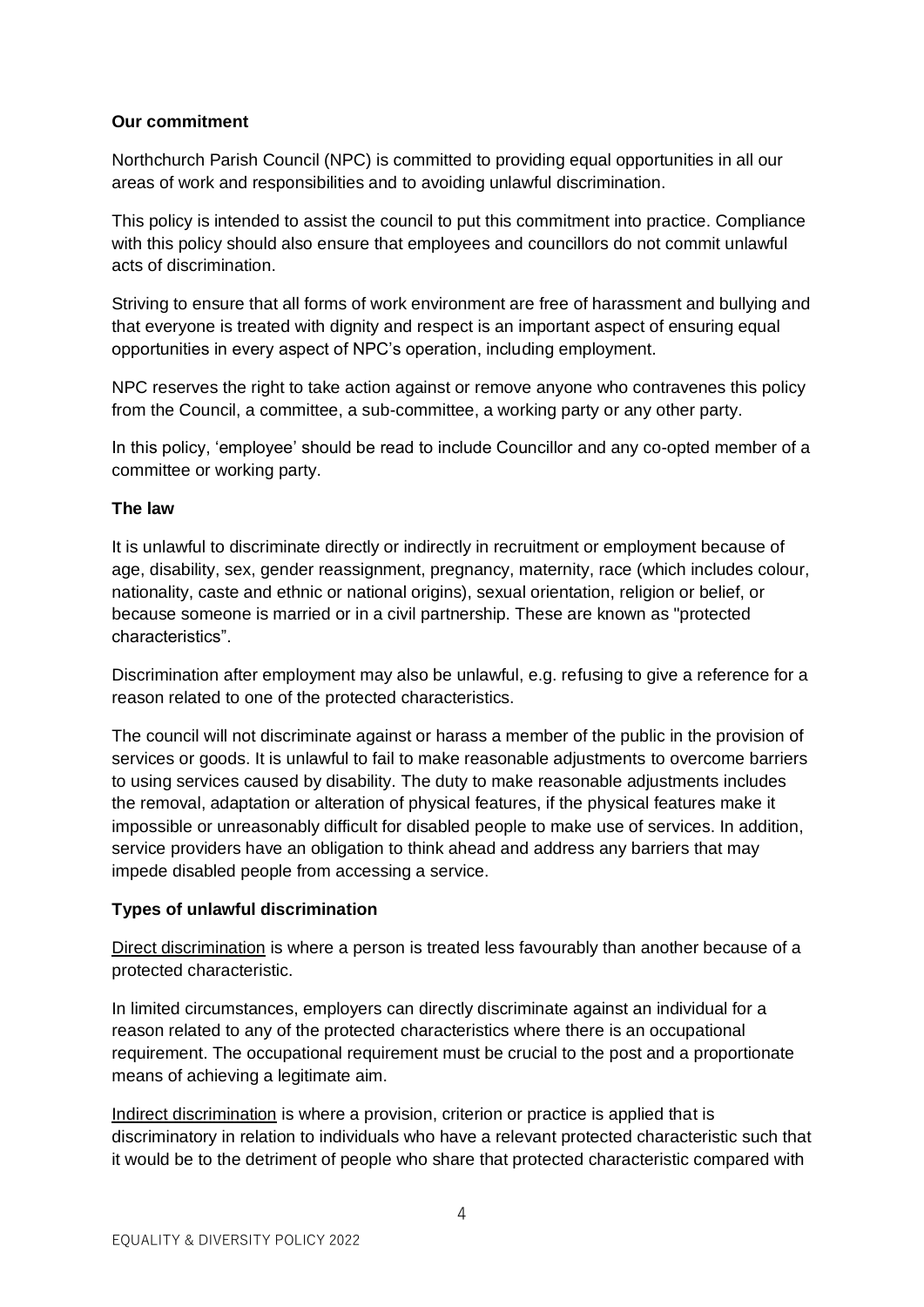people who do not, and it cannot be shown to be a proportionate means of achieving a legitimate aim.

Harassment is where there is unwanted conduct, related to one of the protected characteristics (other than marriage and civil partnership, and pregnancy and maternity) that has the purpose or effect of violating a person's dignity; or creating an intimidating, hostile, degrading, humiliating or offensive environment. It does not matter whether or not this effect was intended by the person responsible for the conduct.

Associative discrimination is where an individual is directly discriminated against or harassed for association with another individual who has a protected characteristic.

Perceptive discrimination is where an individual is directly discriminated against or harassed based on a perception that he/she has a particular protected characteristic when he/she does not, in fact, have that protected characteristic.

Third-party harassment occurs where an employee is harassed by third parties and the harassment is related to a protected characteristic.

Victimisation occurs where an employee is subjected to a detriment, such as being denied a training opportunity or a promotion because he/she made or supported a complaint or raised a grievance under the Equality Act 2010, or because he/she is suspected of doing so. However, an employee is not protected from victimisation if he/she acted maliciously or made or supported an untrue complaint.

Failure to make reasonable adjustments is where a physical feature or a provision, criterion or practice puts a disabled person at a substantial disadvantage compared with someone who does not have that protected characteristic and the employer has failed to make reasonable adjustments to enable the disabled person to overcome the disadvantage.

# **Equal opportunities in employment**

The council will avoid unlawful discrimination in all aspects of employment including recruitment, promotion, opportunities for training, pay and benefits, discipline and selection for redundancy.

#### Recruitment

Person and job specifications will be limited to those requirements that are necessary for the effective performance of the job. Candidates for employment or promotion will be assessed objectively against the requirements for the job, taking account of any reasonable adjustments that may be required for candidates with a disability. Disability and personal or home commitments will not form the basis of employment decisions except where necessary.

#### Working practices

The council will consider any possible indirectly discriminatory effect of its standard working practices, including the number of hours to be worked, the times at which these are to be worked and the place at which work is to be done, when considering requests for variations to these standard working practices and will refuse such requests only if the council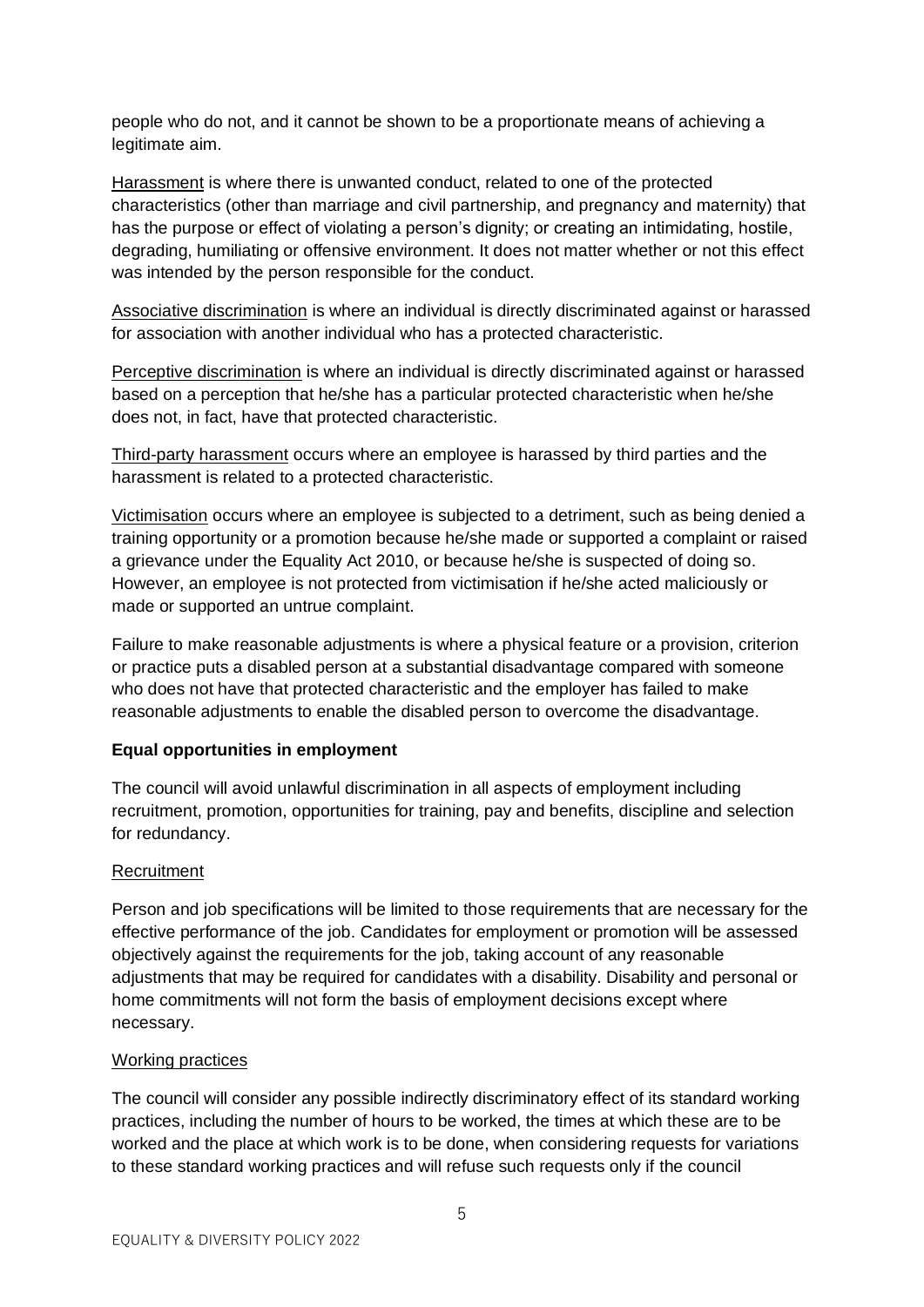considers it has good reasons, unrelated to any protected characteristic, for doing so. The council will comply with its obligations in relation to statutory requests for contract variations. The council will also make reasonable adjustments to its standard working practices to overcome barriers caused by disability.

#### Equal opportunities monitoring

The council will monitor the ethnic, gender and age composition of the existing workforce and of applicants for jobs (including promotion), and the number of people with disabilities within these groups, and will consider and take any appropriate action to address any problems that may be identified as a result of the monitoring process.

The council treats personal data collected for reviewing equality and diversity in accordance with the data protection policy. Information about how data is used and the basis for processing is provided in the council's privacy notices.

#### **Dignity at work**

The council has a separate dignity at work policy concerning issues of bullying and harassment on any ground, and how complaints of this type will be dealt with.

#### **People not employed by the council**

The council will not discriminate unlawfully against those using or seeking to use the services provided by the council.

You should report any bullying or harassment by suppliers, visitors or others to the council who will take appropriate action.

# **Training**

The council will provide training in/raise awareness of equal opportunities to those likely to be involved in recruitment or other decision making where equal opportunities issues are likely to arise.

The council will provide training to and/or raise awareness of all staff engaged to work at the council to help them understand their rights and responsibilities under the dignity at work policy and what they can do to help create a working environment free of bullying and harassment. The council will provide additional training to managers to enable them to deal more effectively with complaints of bullying and harassment.

#### **Your responsibilities**

Every employee is required to assist the council to meet its commitment to provide equal opportunities in all aspects of the Council's work and responsibilities, including employment, and avoid unlawful discrimination. Employees can be held personally liable as well as, or instead of, the council for any act of unlawful discrimination. Employees who commit serious acts of harassment may be guilty of a criminal offence.

Acts of discrimination, harassment, bullying or victimisation against employees or users of the Council's services are disciplinary offences and will be dealt with under the council's